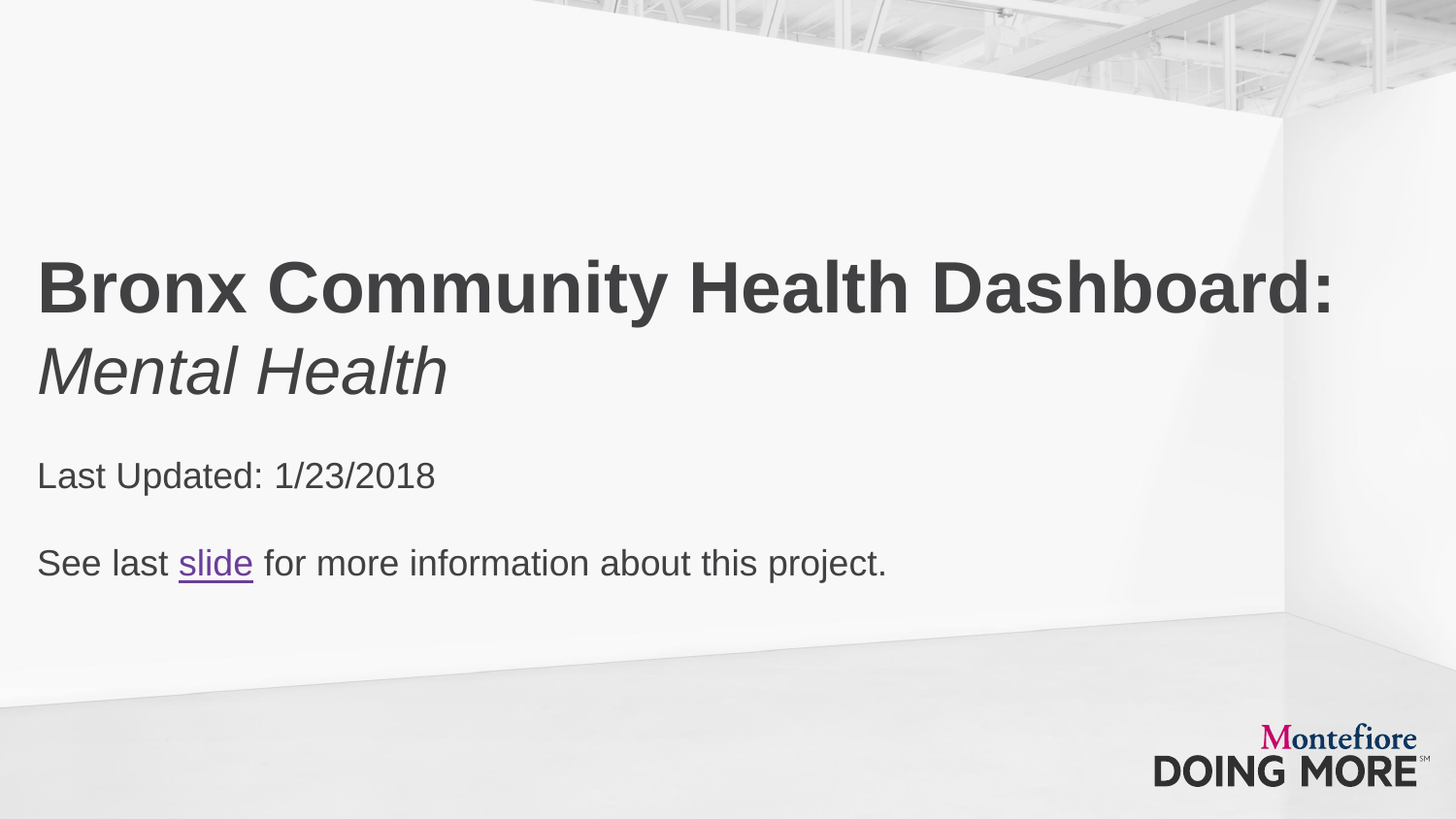## **Mental and behavioral disorders are the third leading cause of disability in the US**





Annual cost of depression in the United States (in 2016 dollars)

Source: Bremner, Am J Psych, 2003.

Montefiore

DOING MORE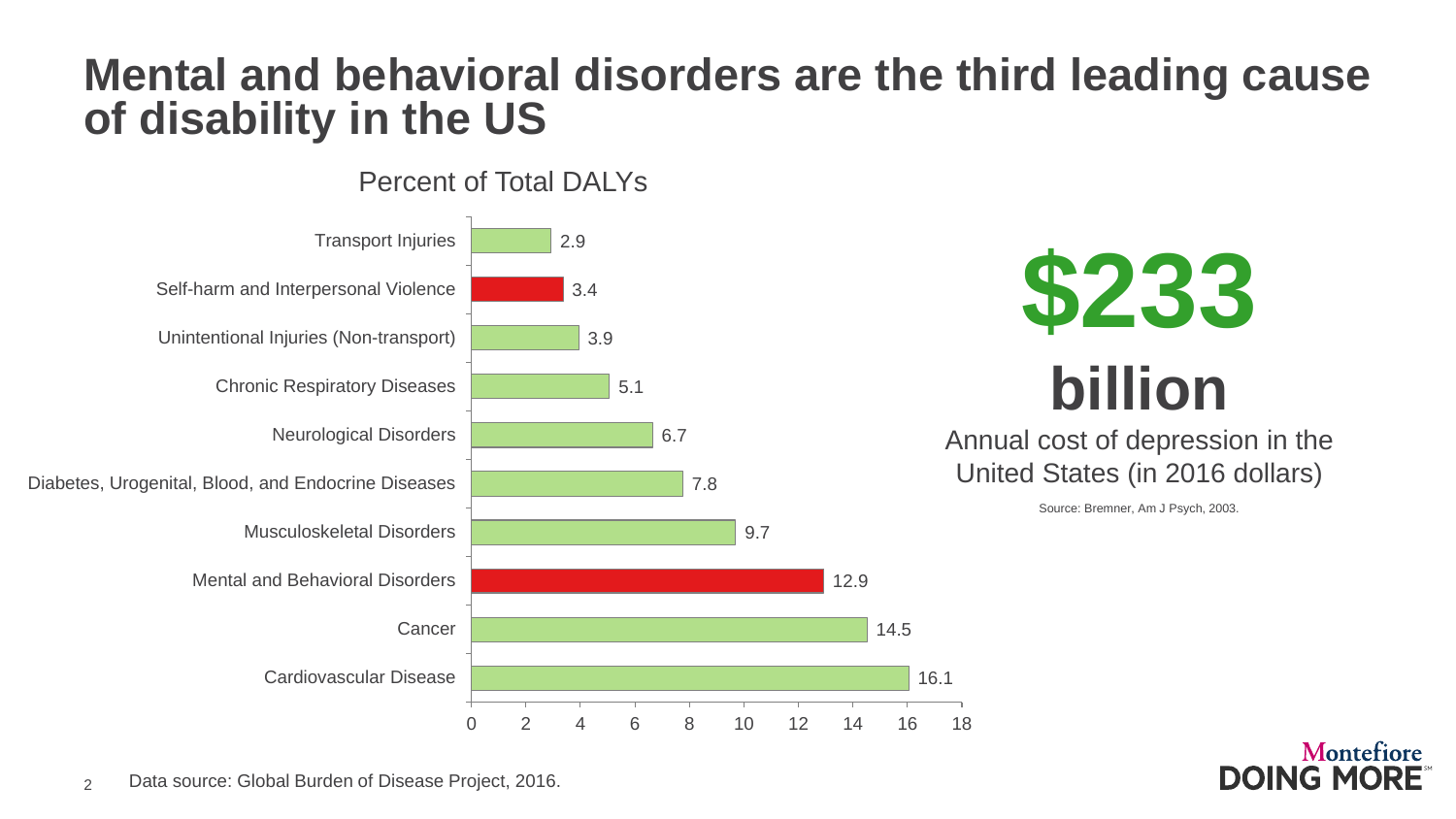## **Serious psychological distress**

*Serious psychological distress is determined by responses to six questions regarding feeling sad, nervous, restless, hopeless, that everything is an effort and worthless. This tool is called the Kessler 6 inventory.*

> Montefiore **DOING MORE**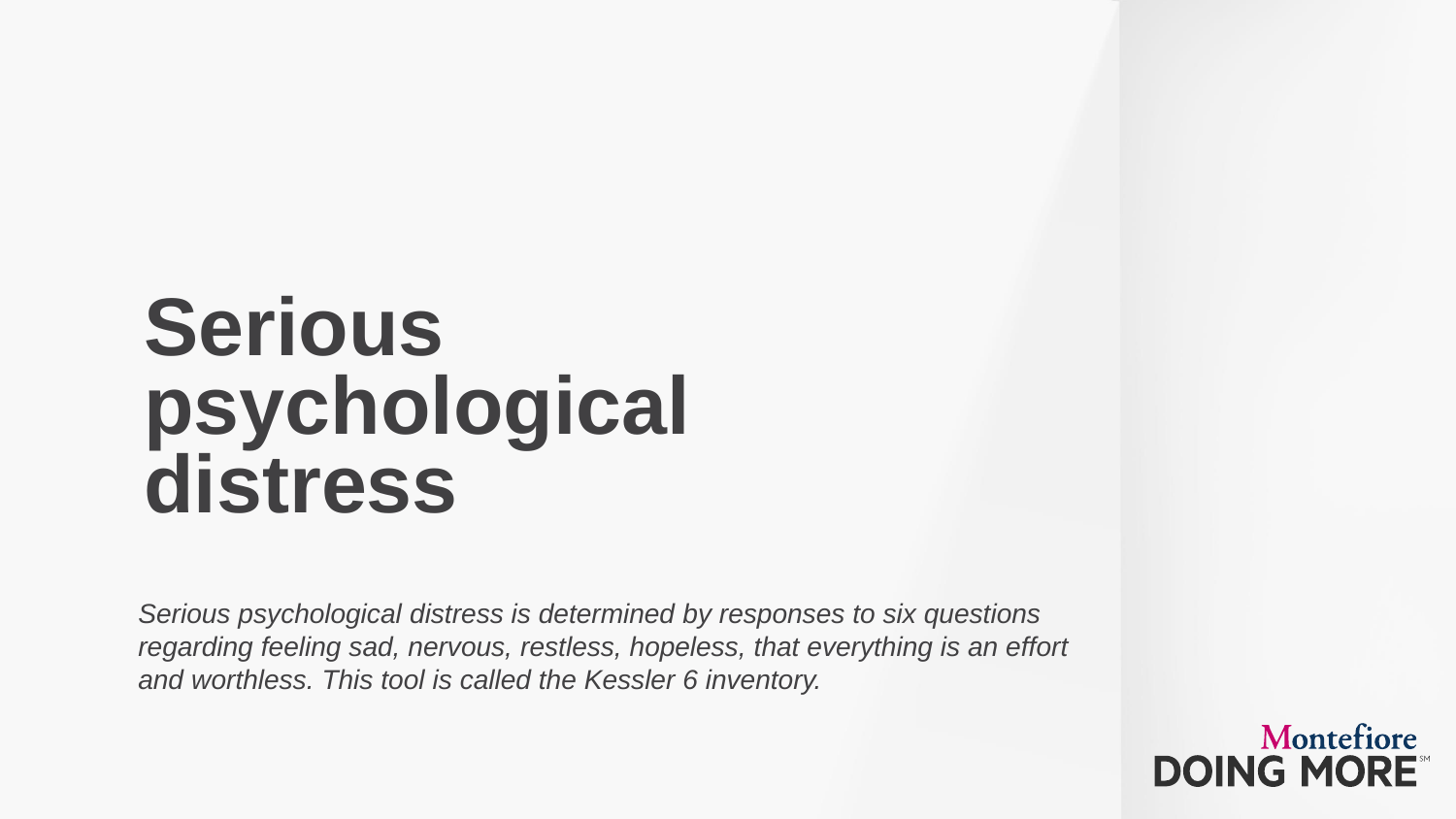## **Both the Bronx and the rest of NYC have experienced a decline in the prevalence of serious psychological distress**



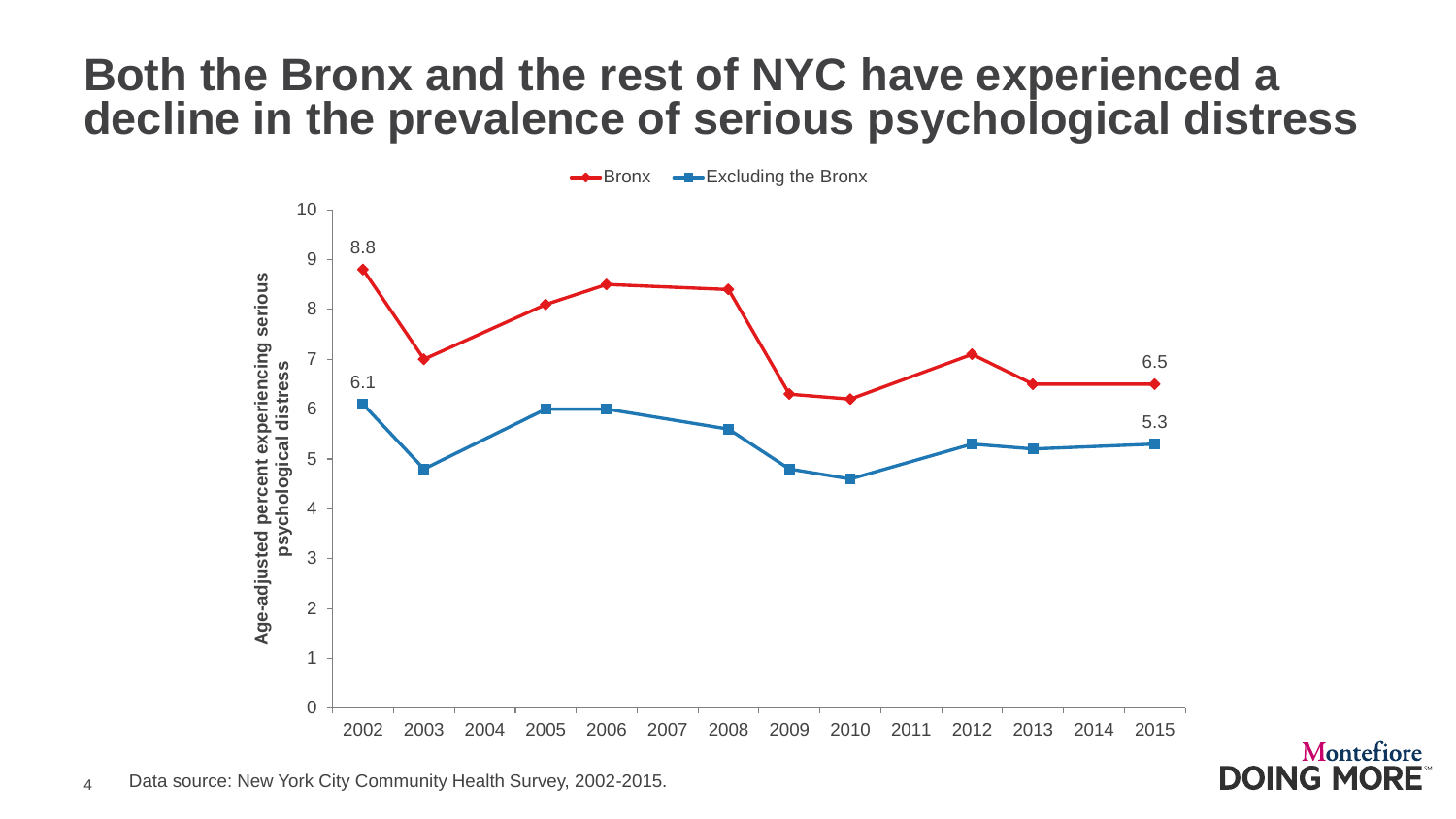## **Bronx neighborhood with the highest prevalence of serious psychological distress is South Bronx**



Montefiore

**DOING MORE** 

5 Data source: New York City Community Health Survey, 2015.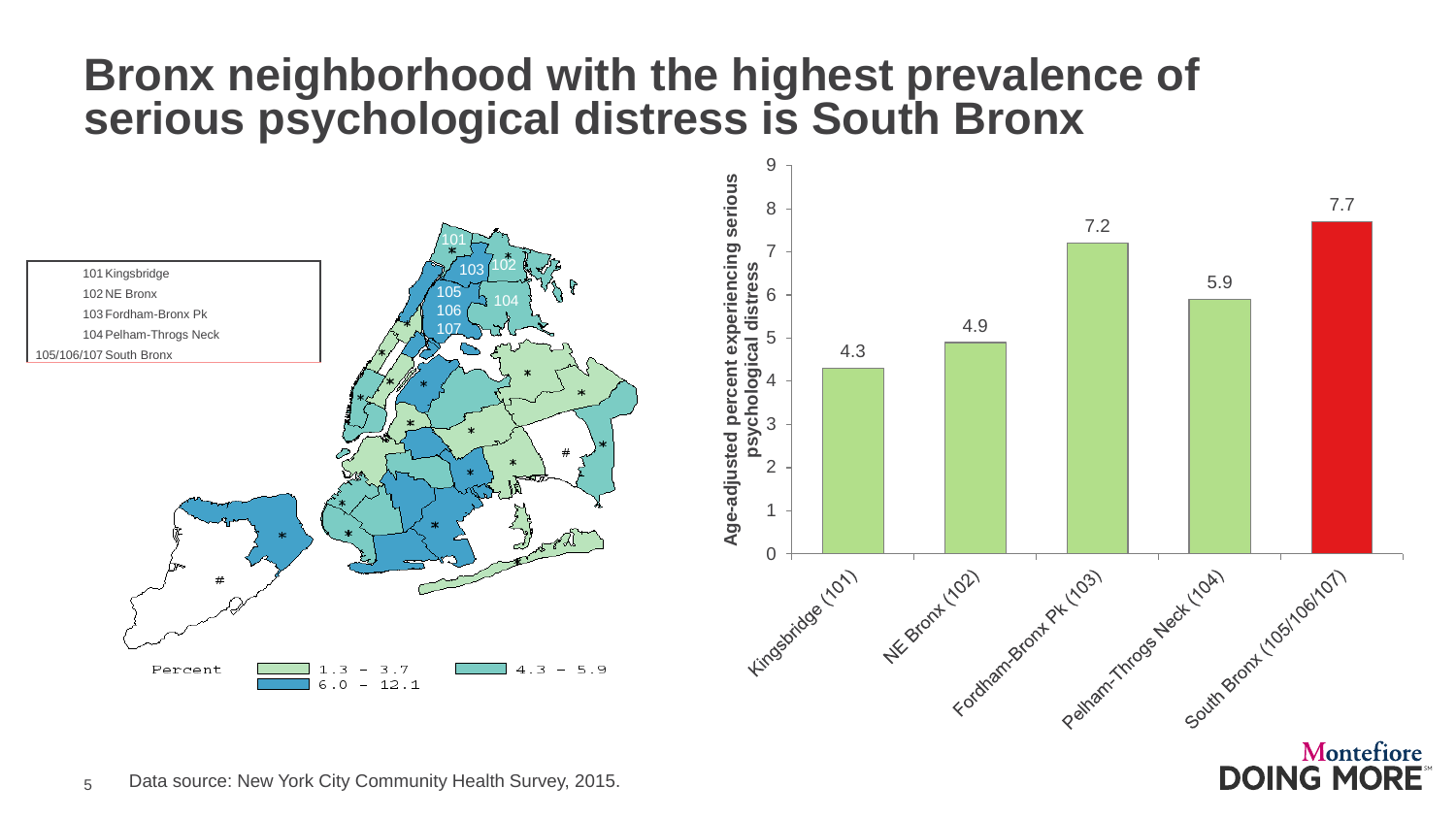### **Bronx has the highest prevalence of serious psychological distress. In the Bronx, females and Hispanics have the highest prevalence of serious psychological distress**



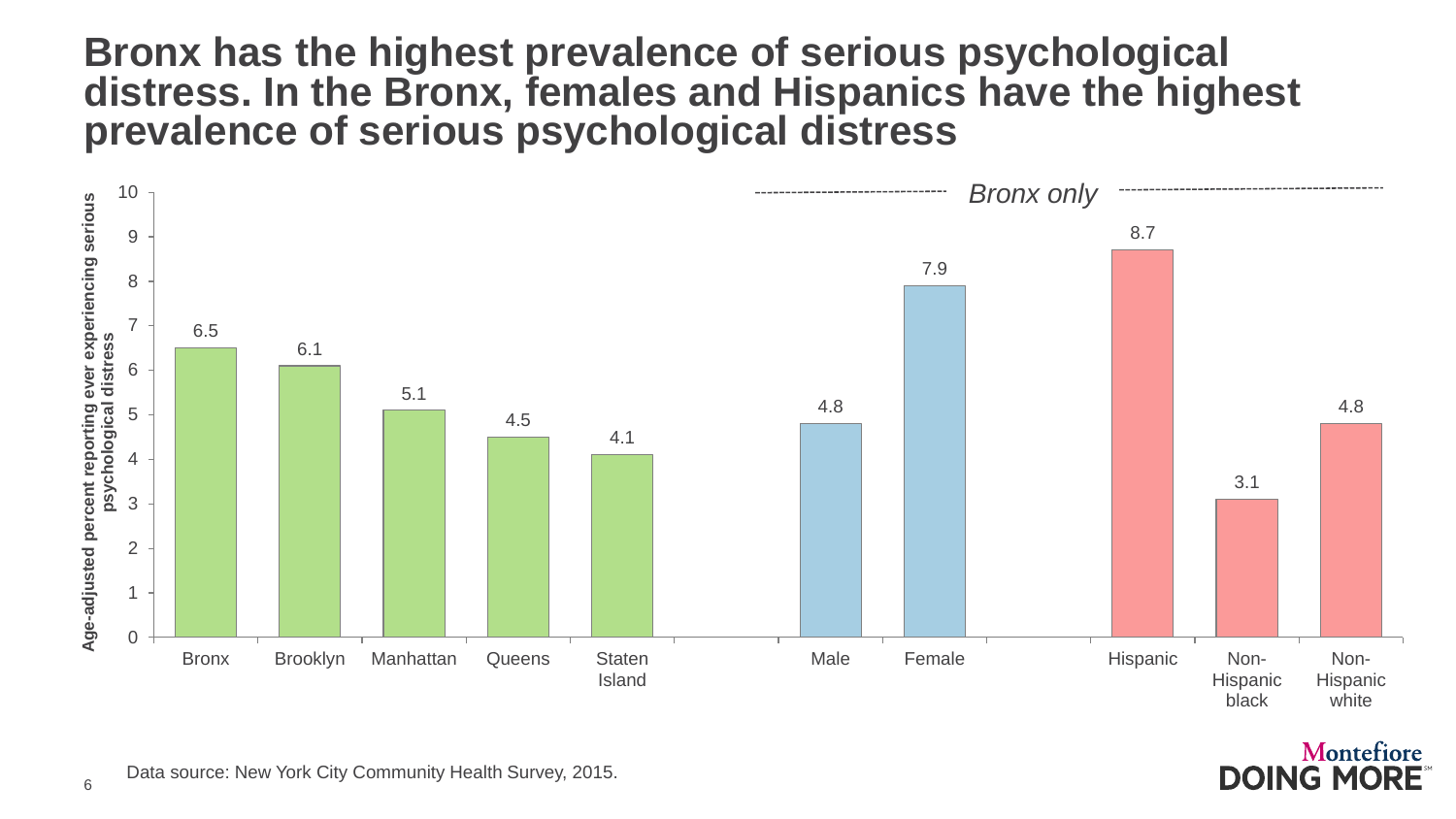## **Diagnosed depression**

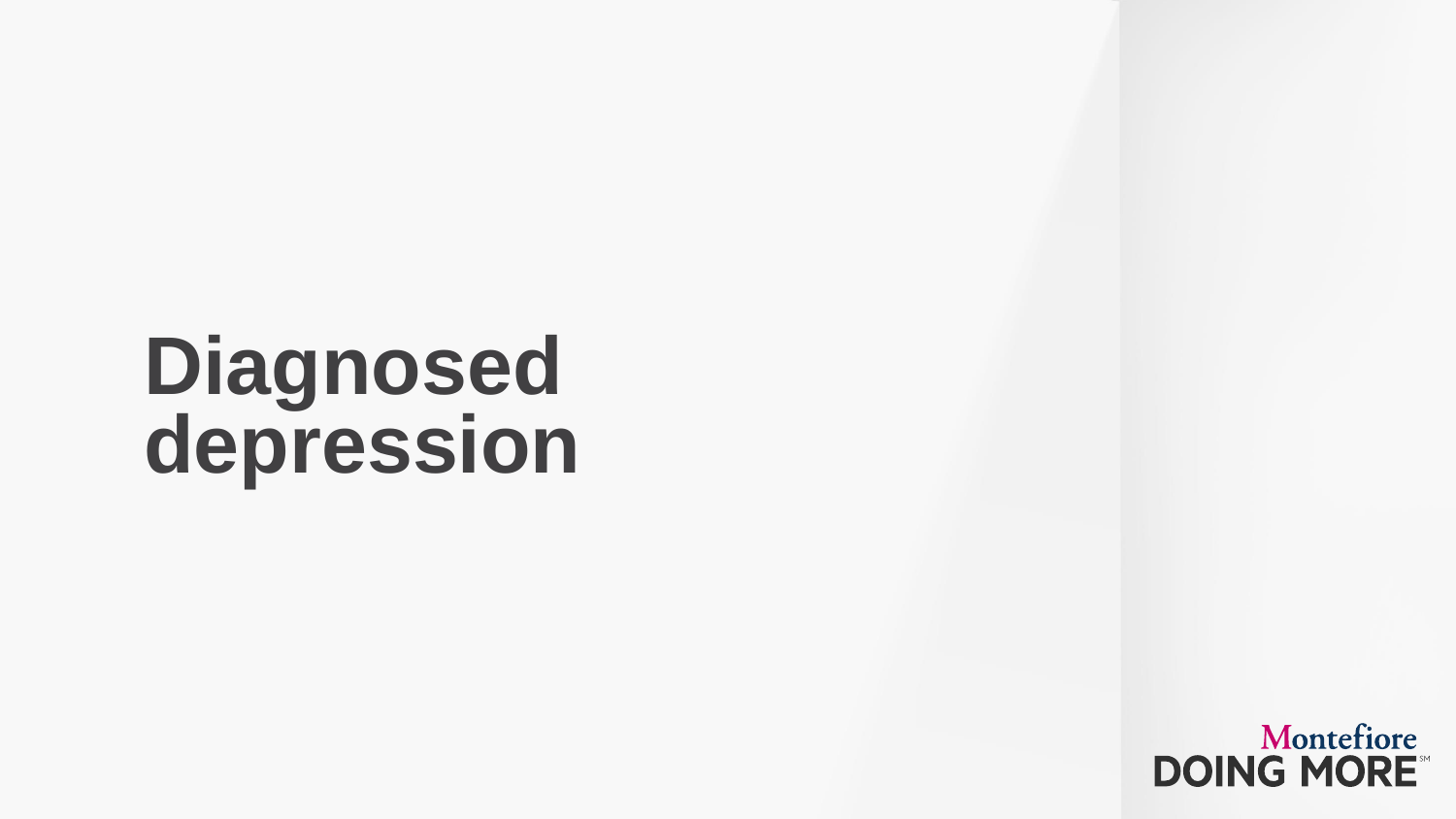### **The percent of adults first diagnosed with depression in the past year has increased in the Bronx and remains higher than the rest of NYC**

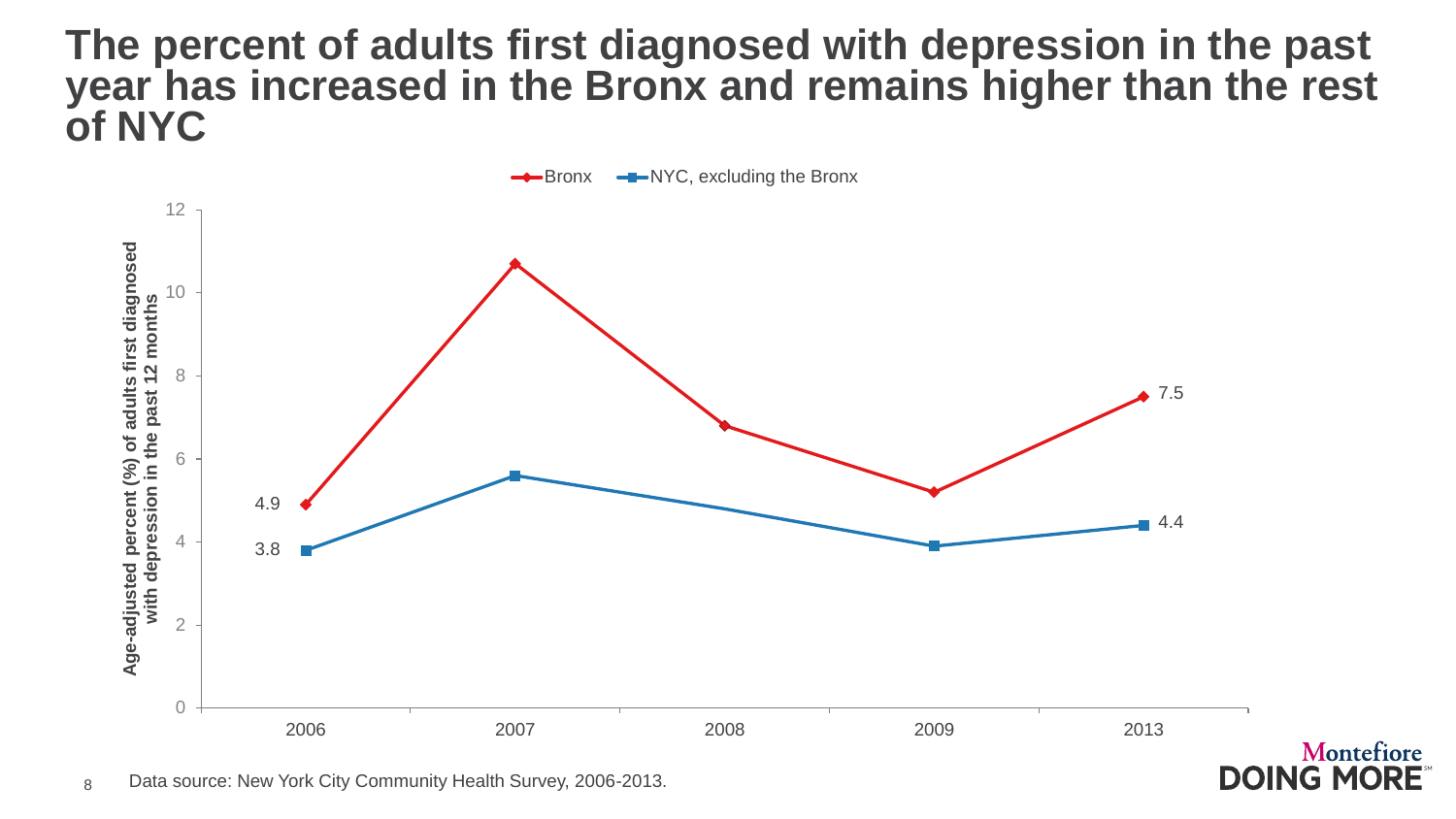#### **The Bronx has the highest percent of adults first diagnosed with depression in the past year. In the Bronx, females and Hispanics have the highest prevalence of first diagnosis of depression in the past year**



Montefiore **DOING MORE**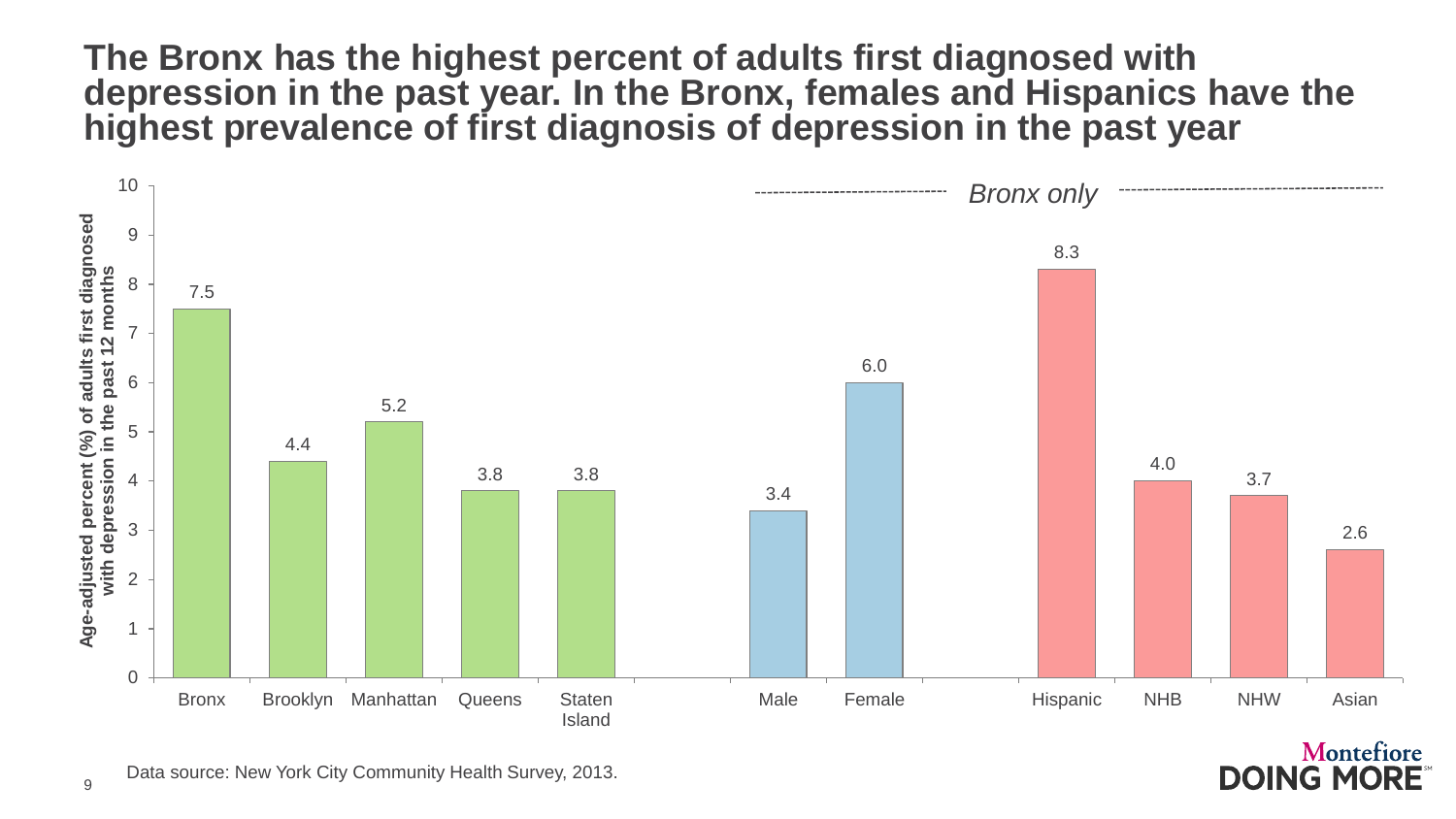#### **The percent of adults with history of depression has decreased slightly in the Bronx but remains higher than the rest of NYC**

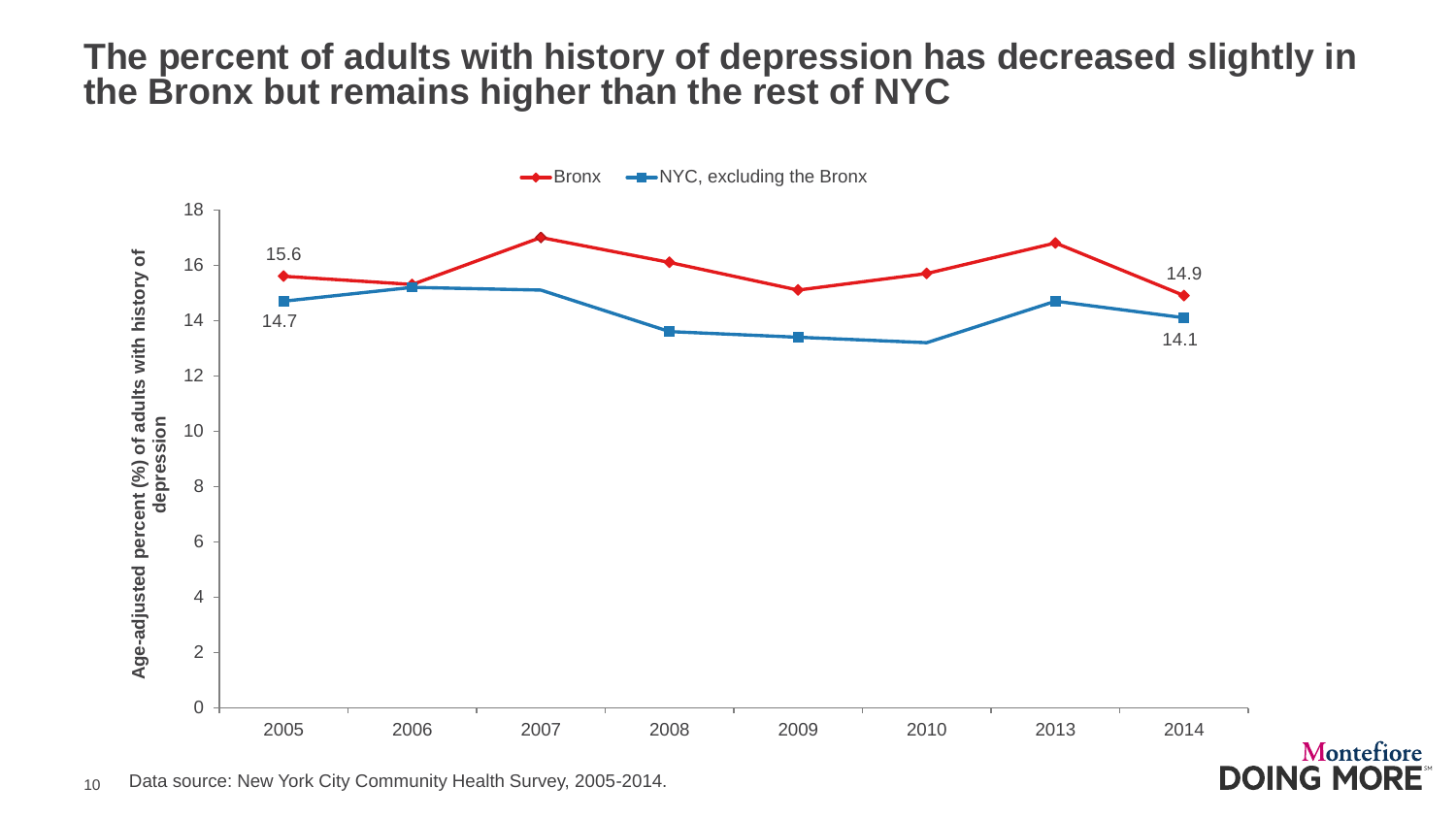#### **The Bronx has the second highest percent of adults with history of depression. In the Bronx, females and non-Hispanic whites have the highest prevalence of history of depression**



Montefiore **DOING MORE**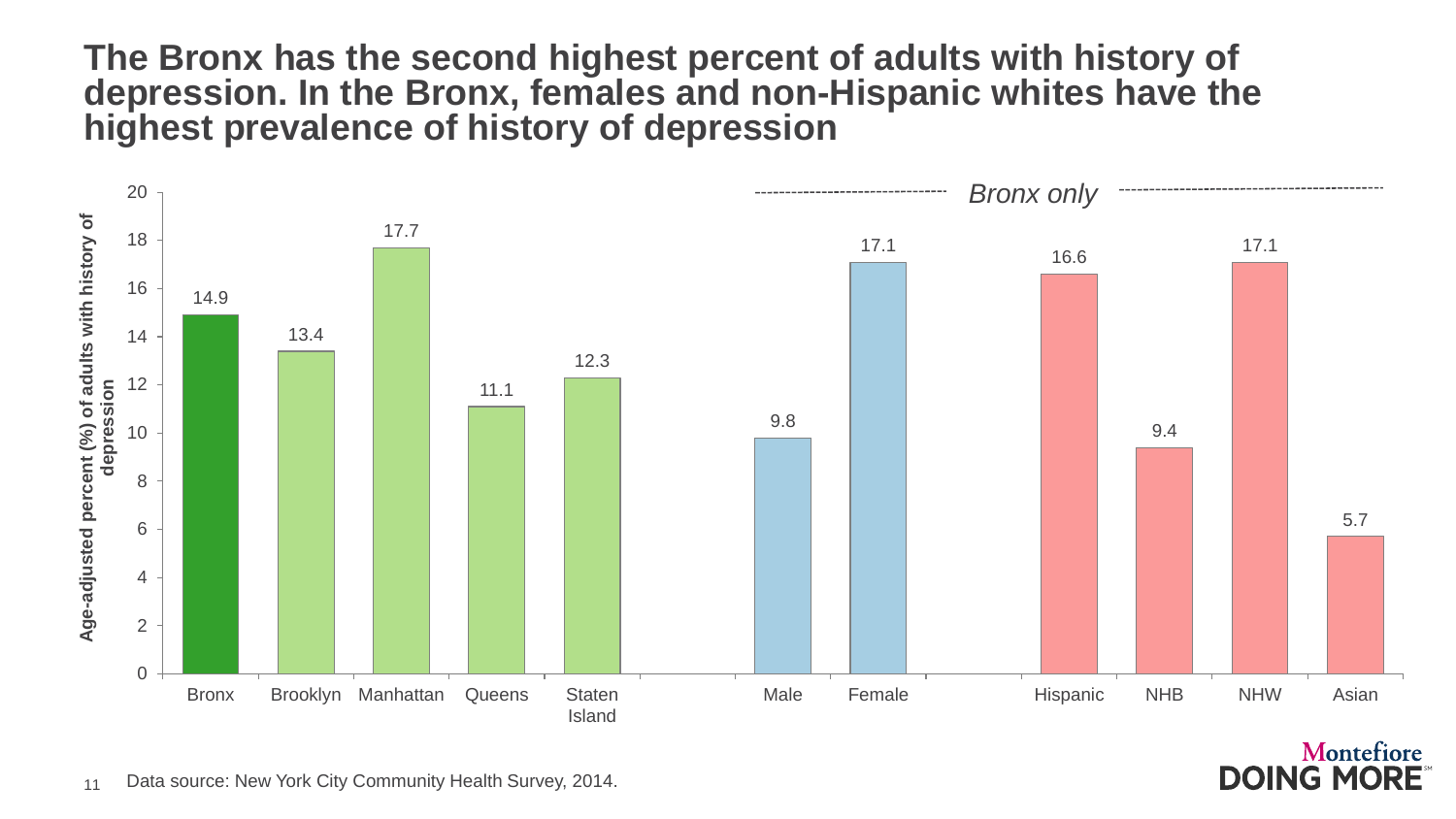## **Access to mental health services**

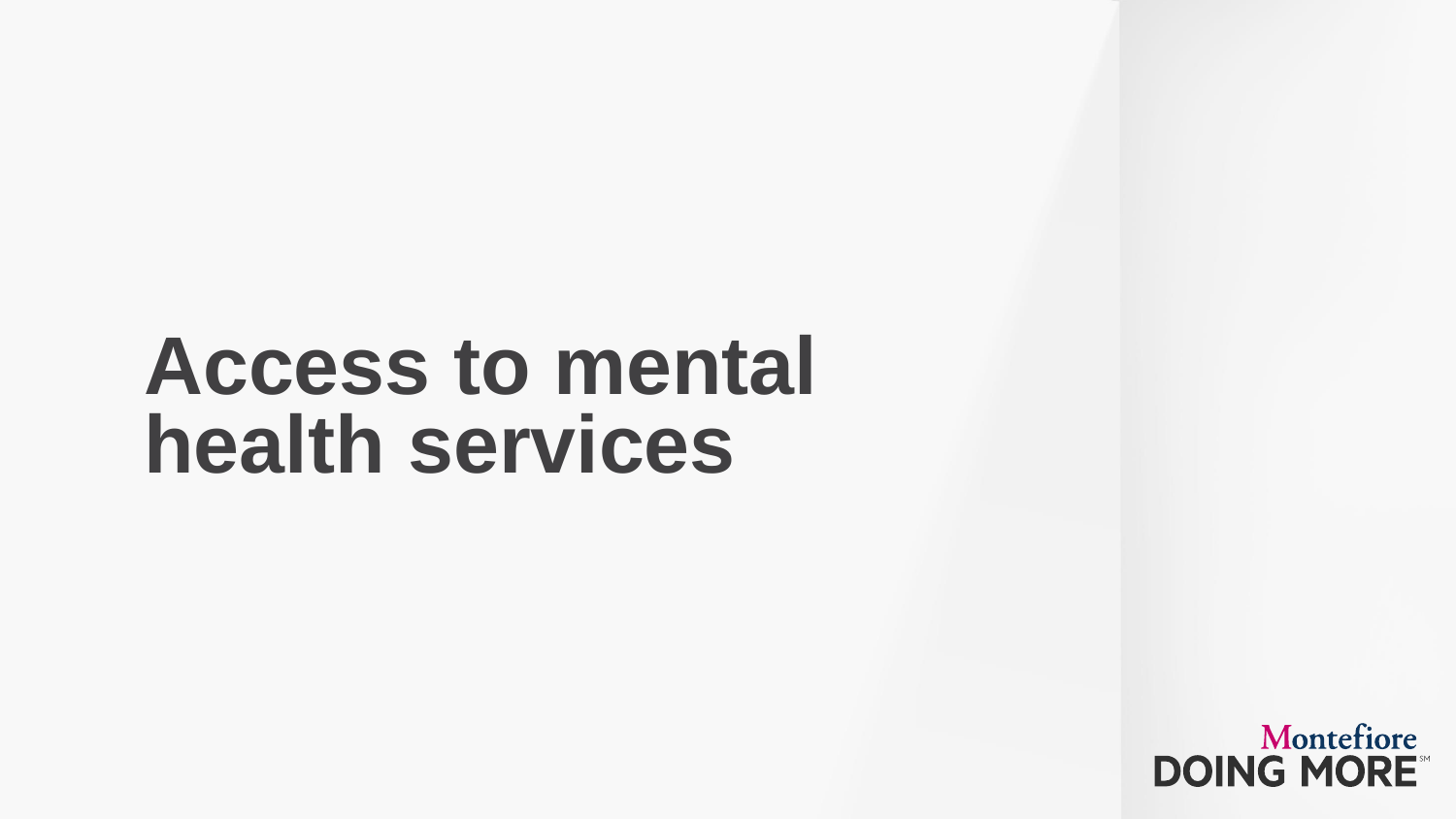## **91% of the population insured by Medicaid in the Bronx lives in a Mental Health Professional Shortage Areas**



A Medicaid mental health "Health Professional Shortage Area" (HPSA) is defined by a combination of the ratio of mental health providers to the population and the needs of the population.

Designated HPSA areas may benefit from government programs to increase the accessibility of mental health services.

Montefiore

**DOING MORE** 



In a mental health HPSA ■ Not in a mental health HPSA



13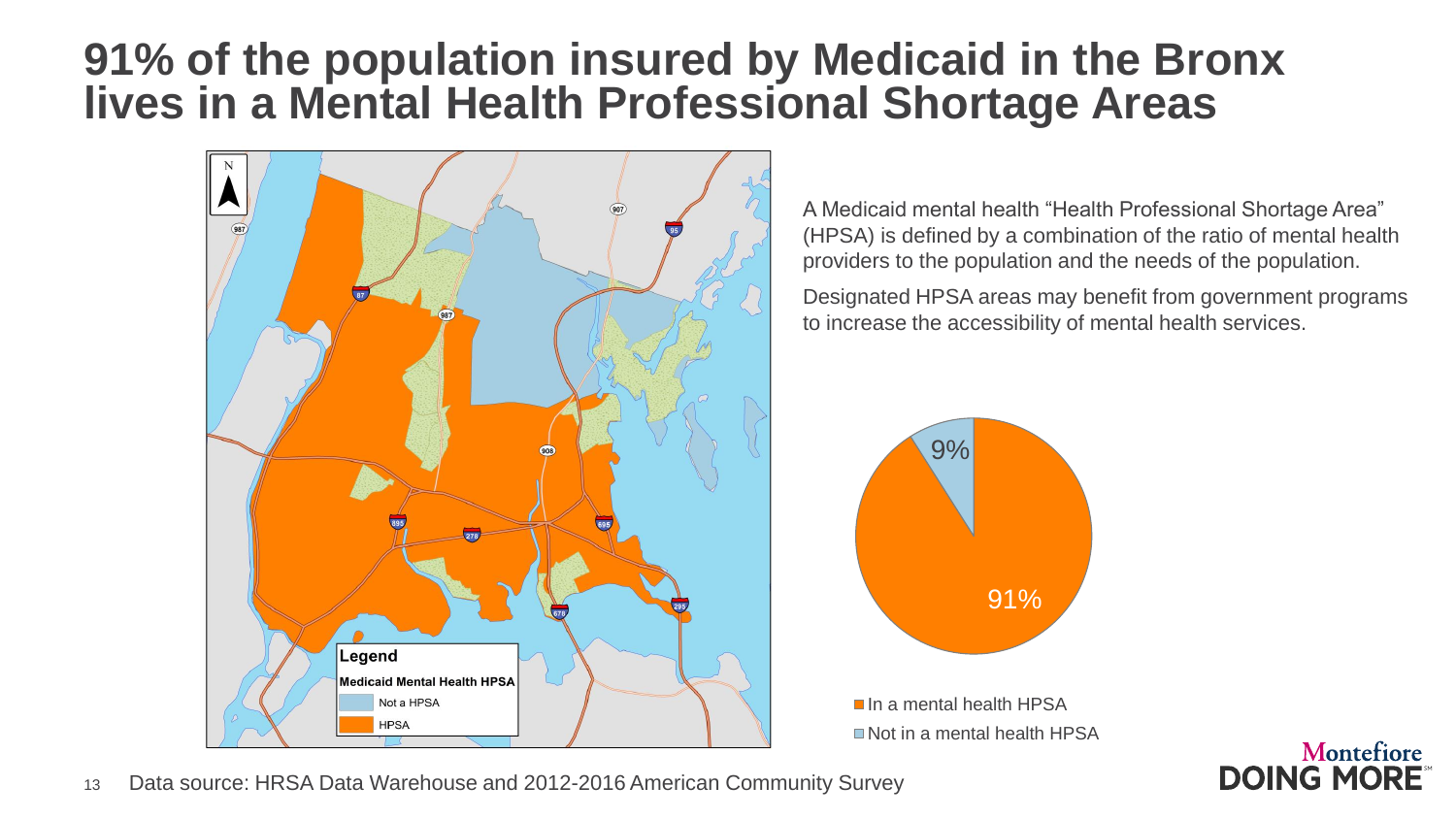## **Psychiatric hospitalizations**

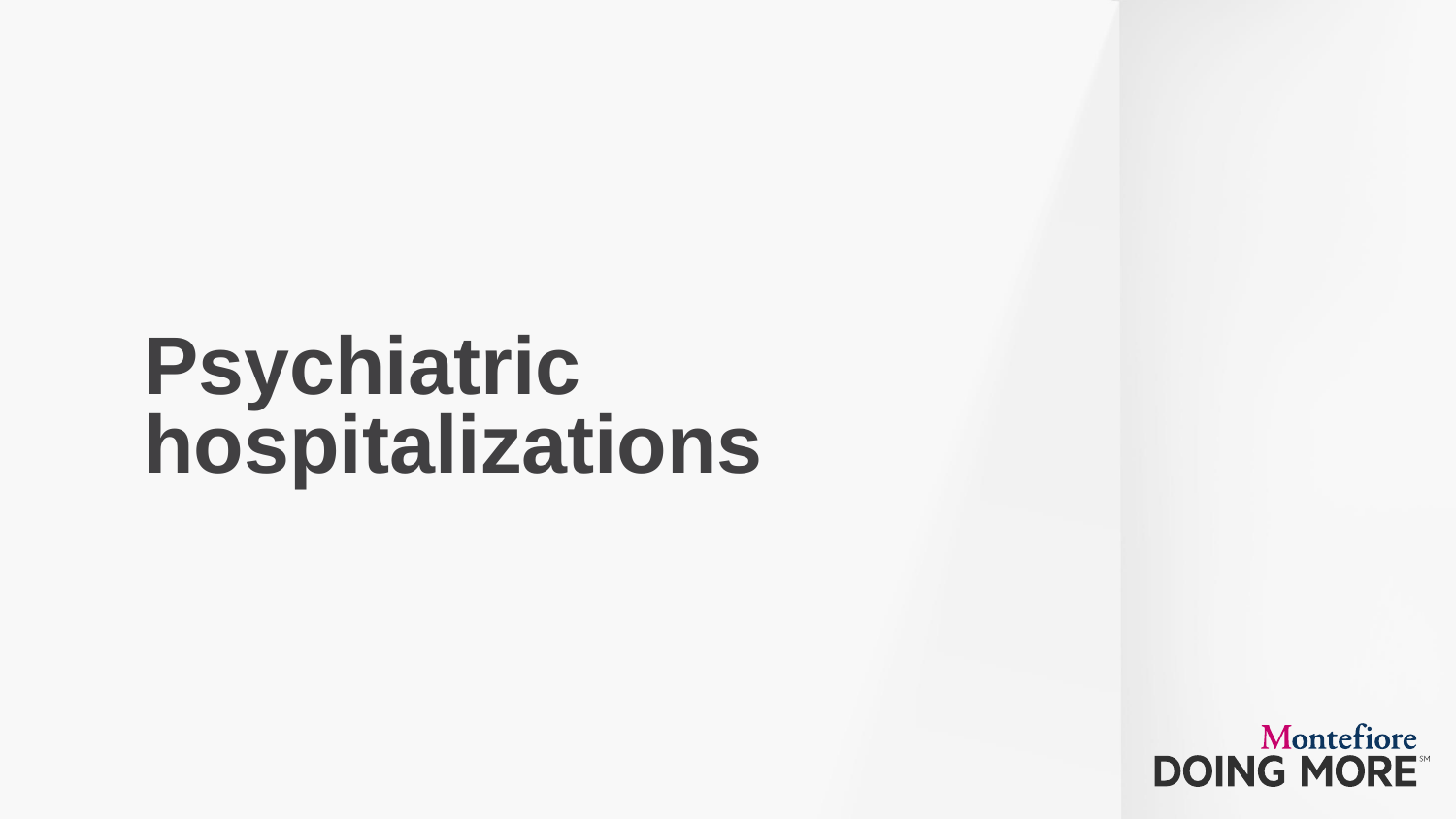## **Bronx has the highest rate of psychiatric hospitalizations**





Data source: New York State SPARCS data, 2015 reported in the NYC Community Health Profiles.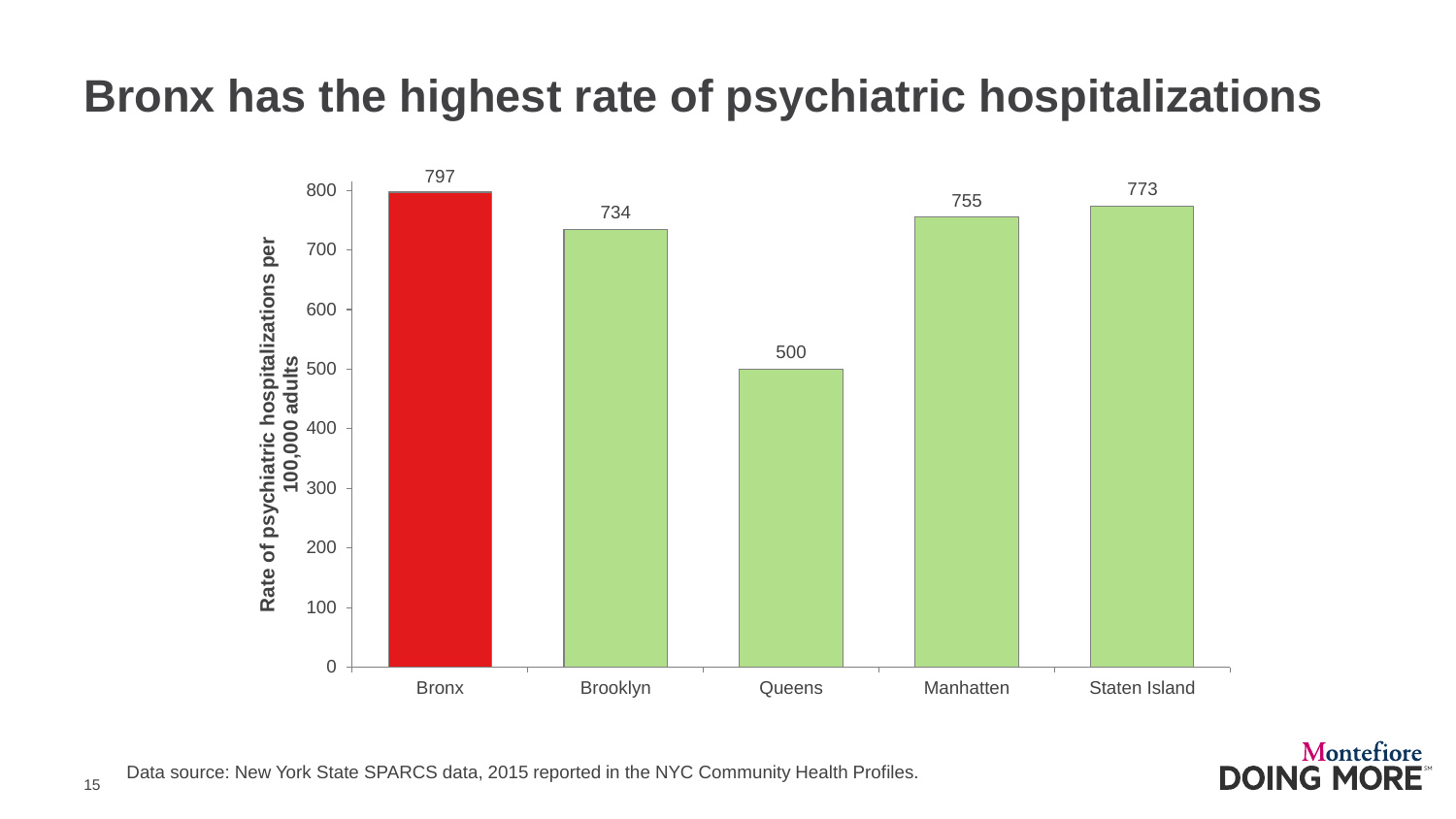#### **In the Bronx, Morrisania and Crotona has the highest rate of psychiatric hospitalizations**



**DOING MORE** 

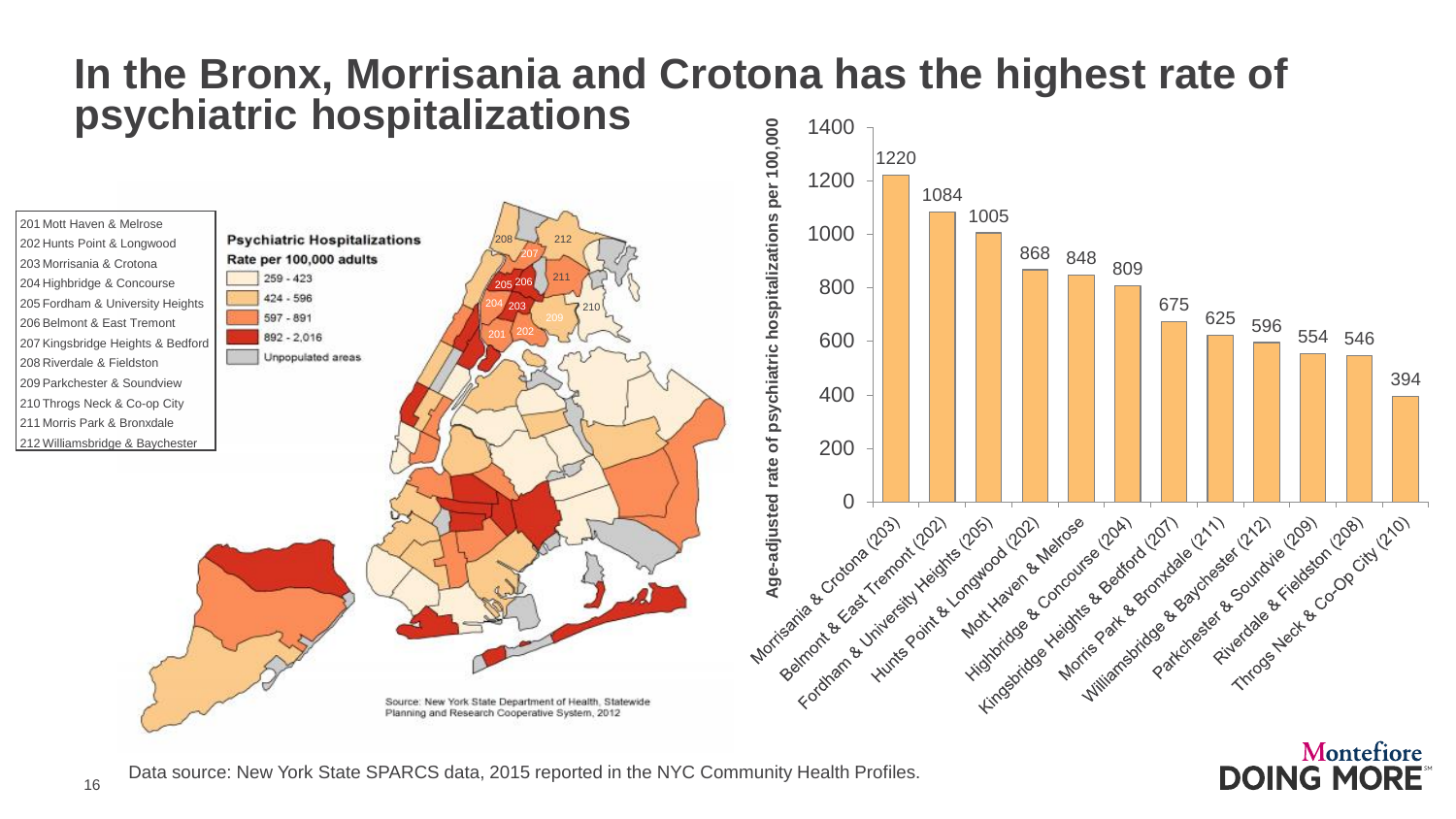# **Suicide attempts among youth**

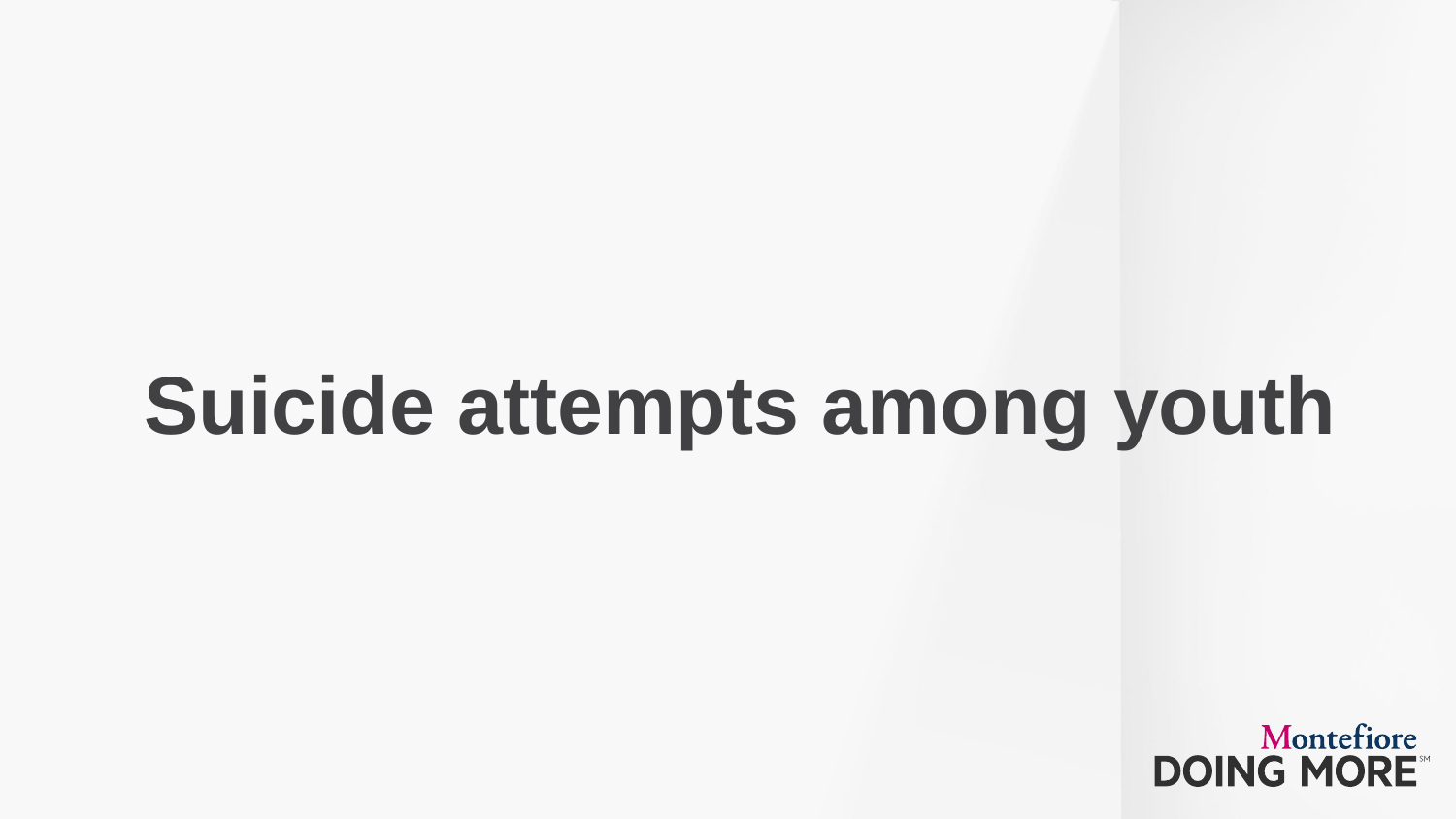## **The percent of youth attempting suicide has increased by 25% in the Bronx since 2003**



Montefiore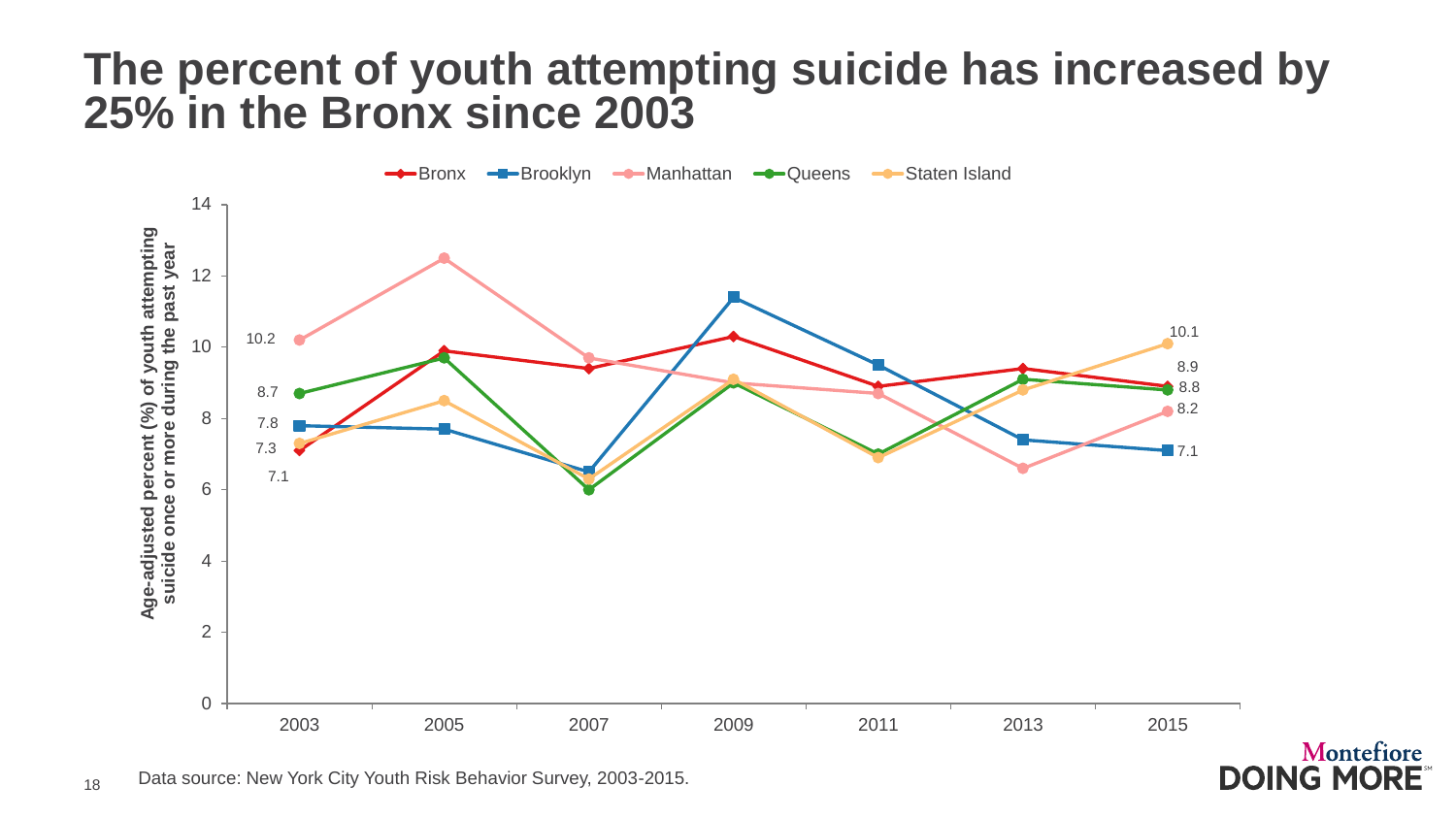## **In the Bronx, suicide attempts are decreasing for girls, but increasing for boys**



Montefiore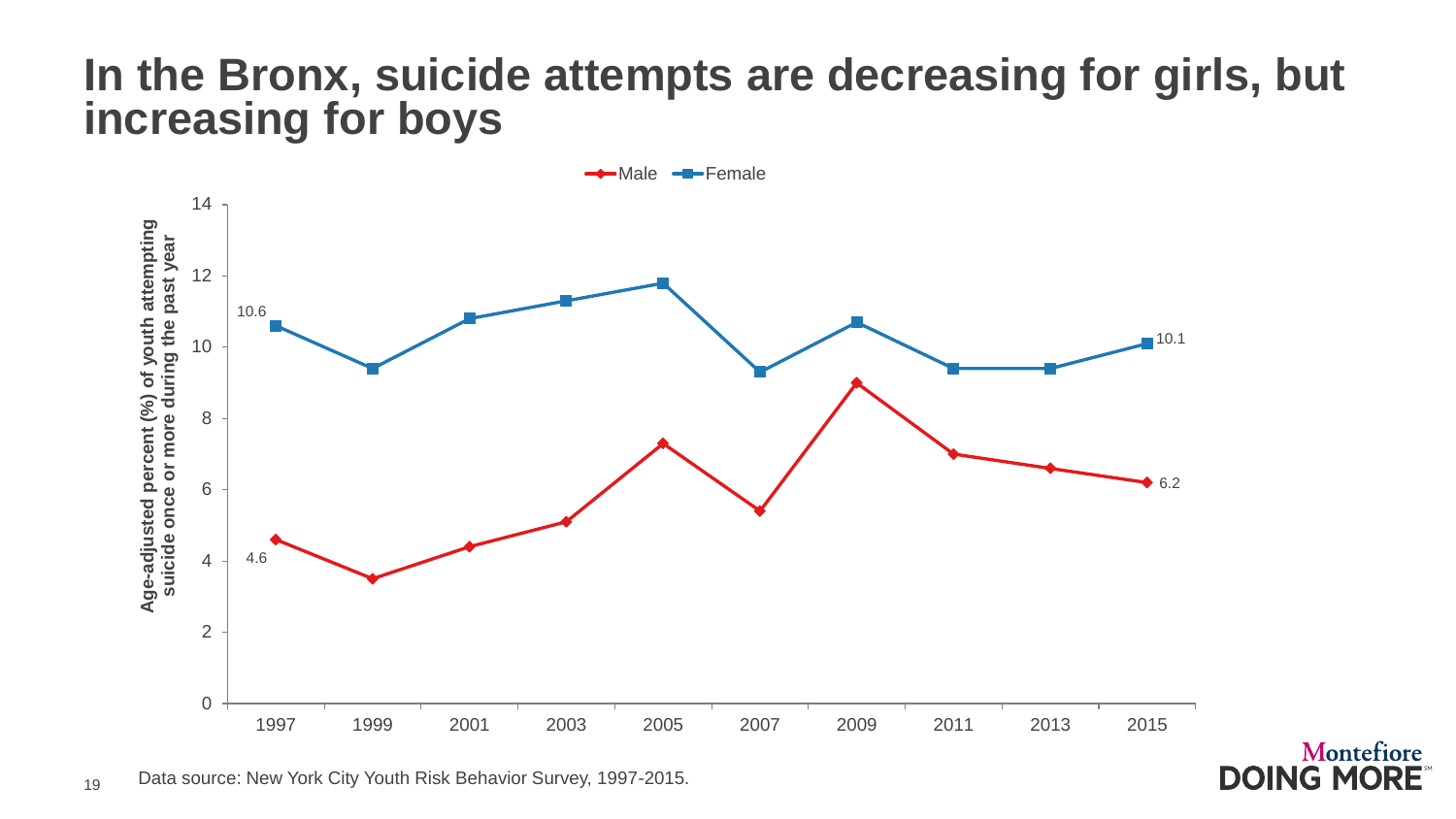### **In the Bronx, suicide attempts have increased the most for non-Hispanic black youth**



20 Data source: New York City Youth Risk Behavior Survey, 1999-2015.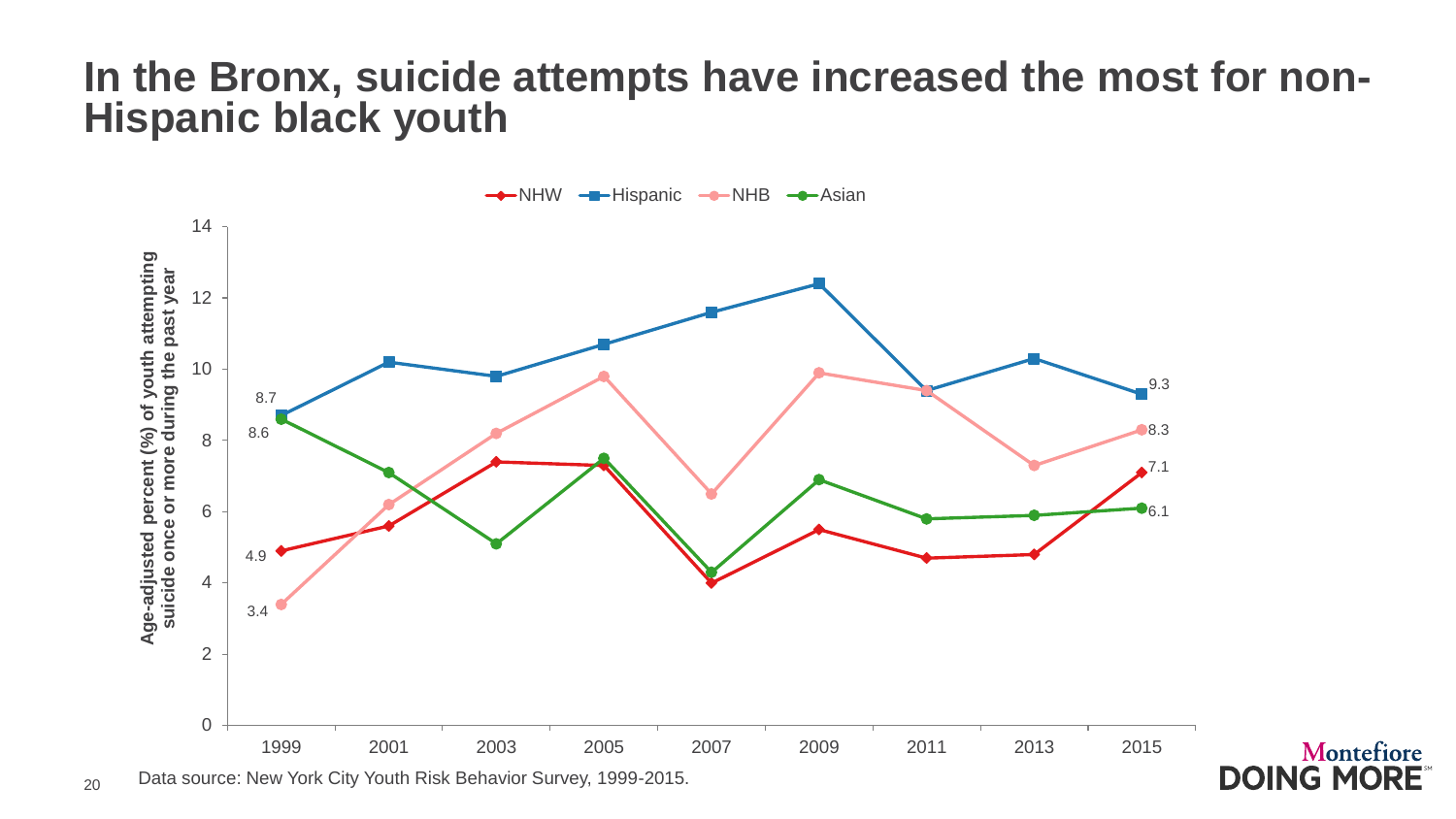# **Suicide mortality**

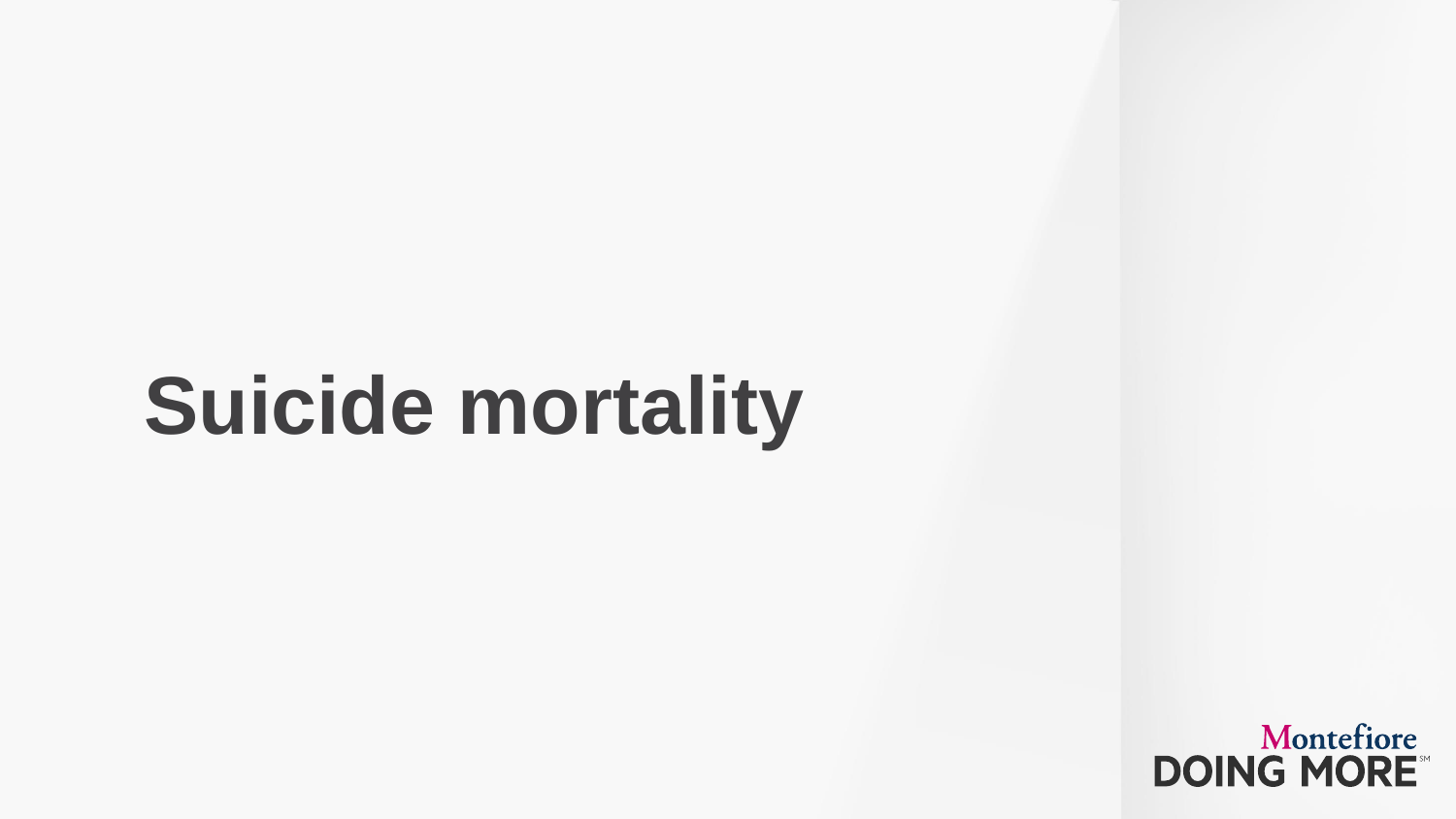## **For both the Bronx and the rest of NYC, the mortality rate from suicide has remained relatively stable**



Montefiore **DOING MORE**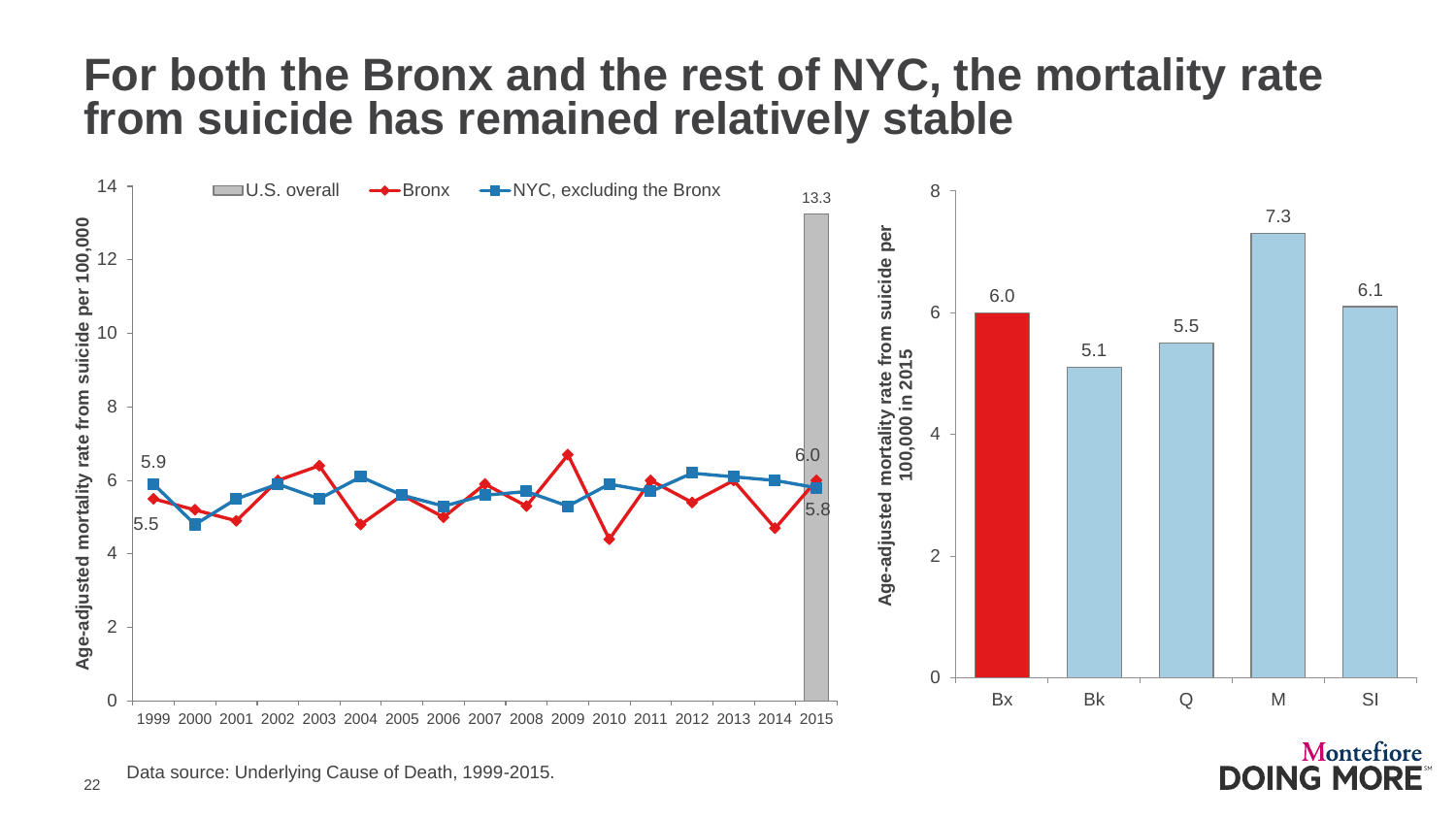## **In the Bronx, males and non-Hispanic whites have the highest mortality rates from suicide**



**DOING MORE** 

Data source: Underlying Cause of Death, 2010-2015. Age specific rates not age-adjusted.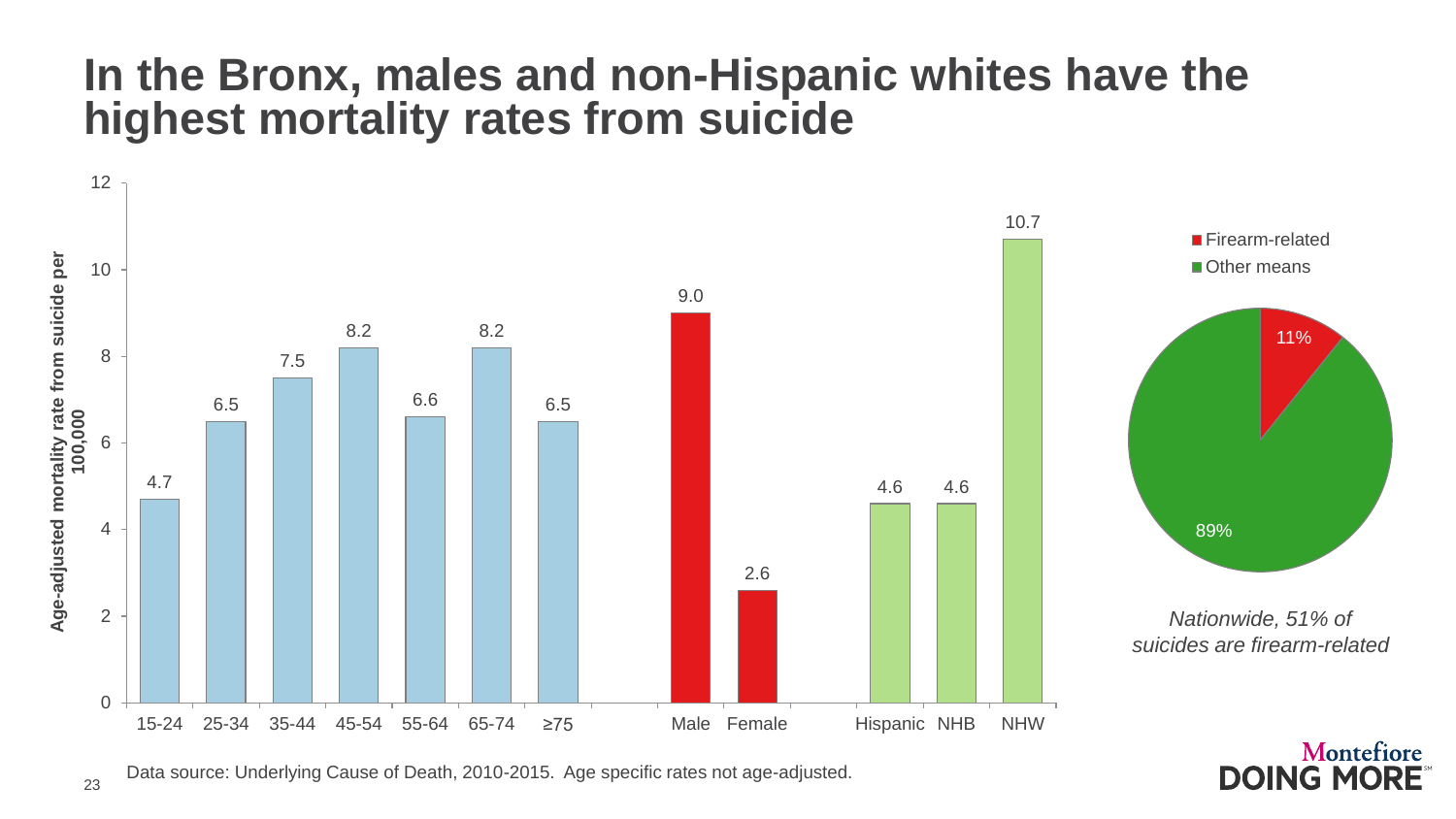## **In the Bronx, the mortality rate from suicide remains higher among males**



**DOING MORE**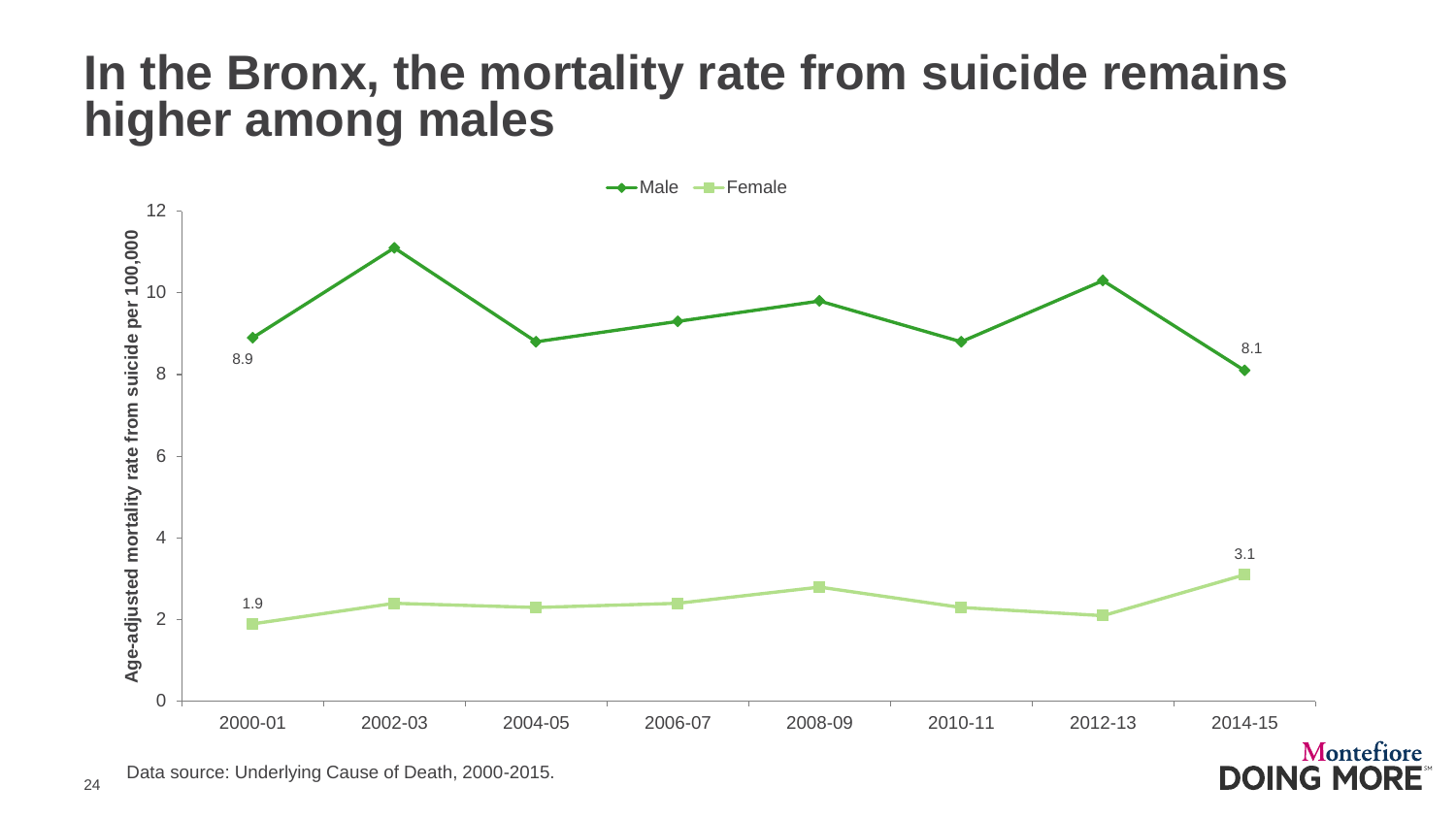### **In the Bronx, the mortality rate from suicide has remained relatively stable among Hispanics and non-Hispanic whites, but increased among non-Hispanic blacks**



**DOING MORE**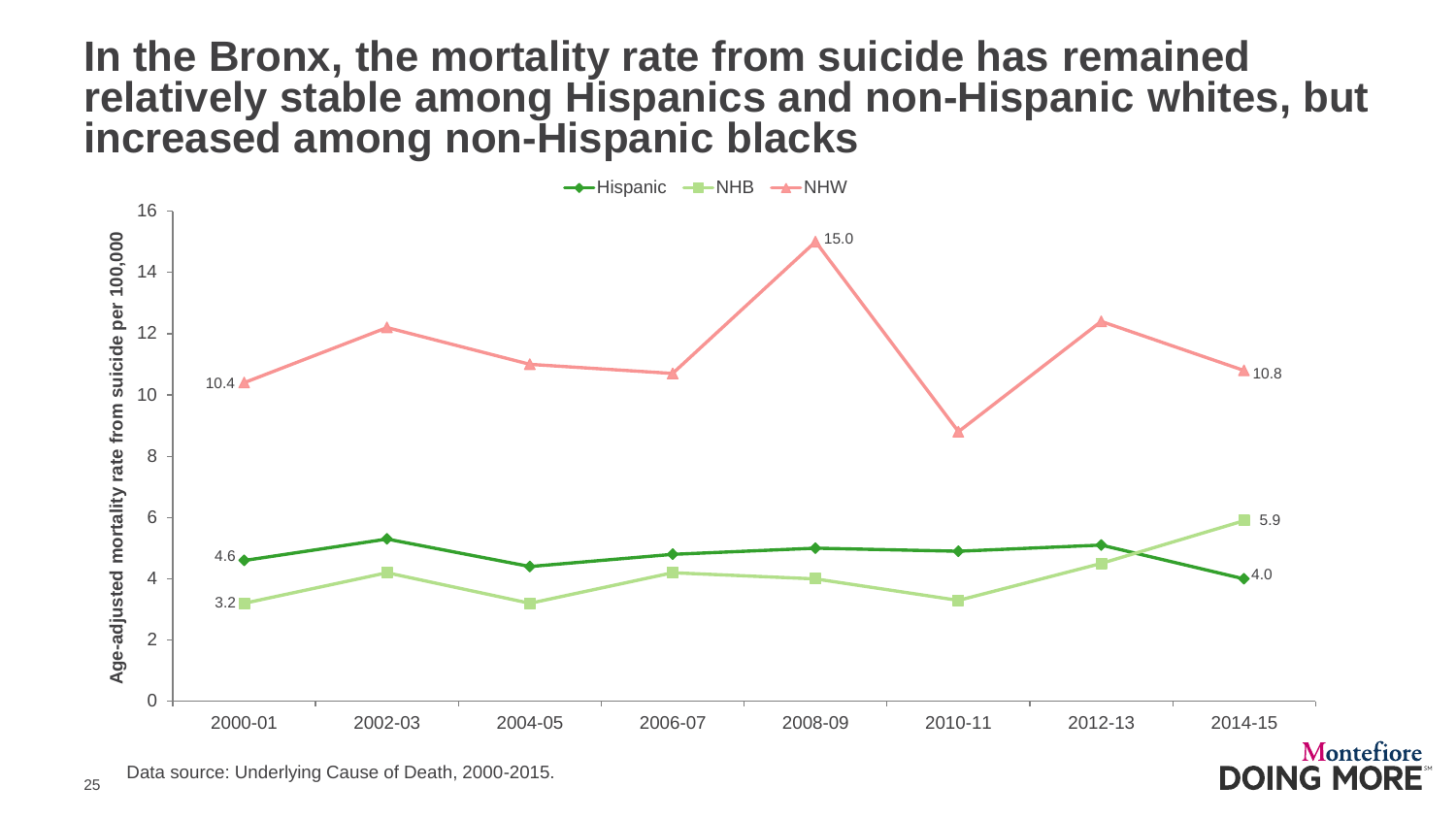## **Non-Hispanic white males have higher mortality rates from suicide than Hispanic and non-Hispanic black males**



26 Data source: Underlying Cause of Death, 2008-2015. Age specific rates not age-adjusted. Data unreliable for women 65-74 and ≥75y.

#### Montefiore **DOING MORE**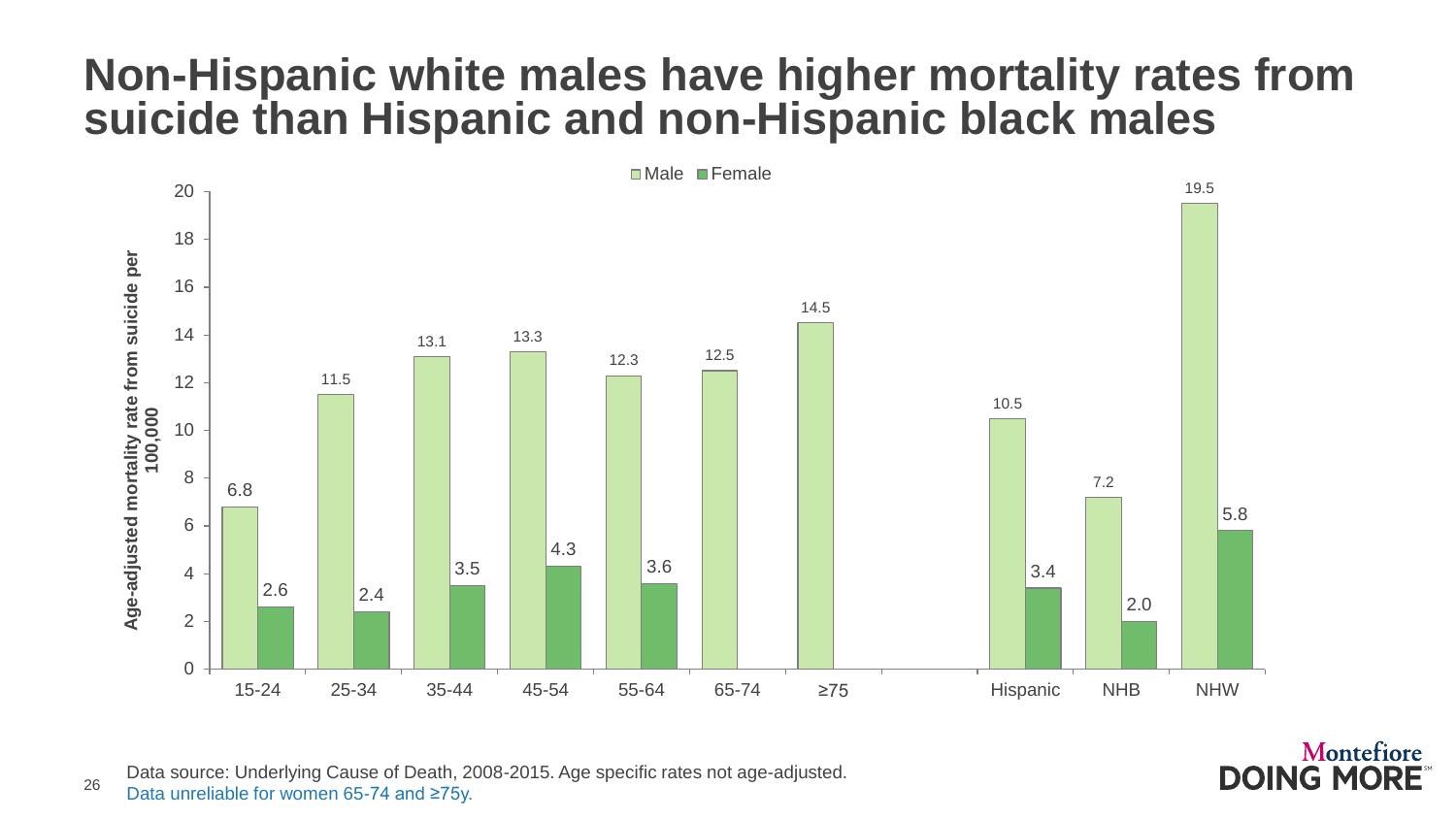## **Among New York State counties, the Bronx has the second lowest suicide mortality rate**